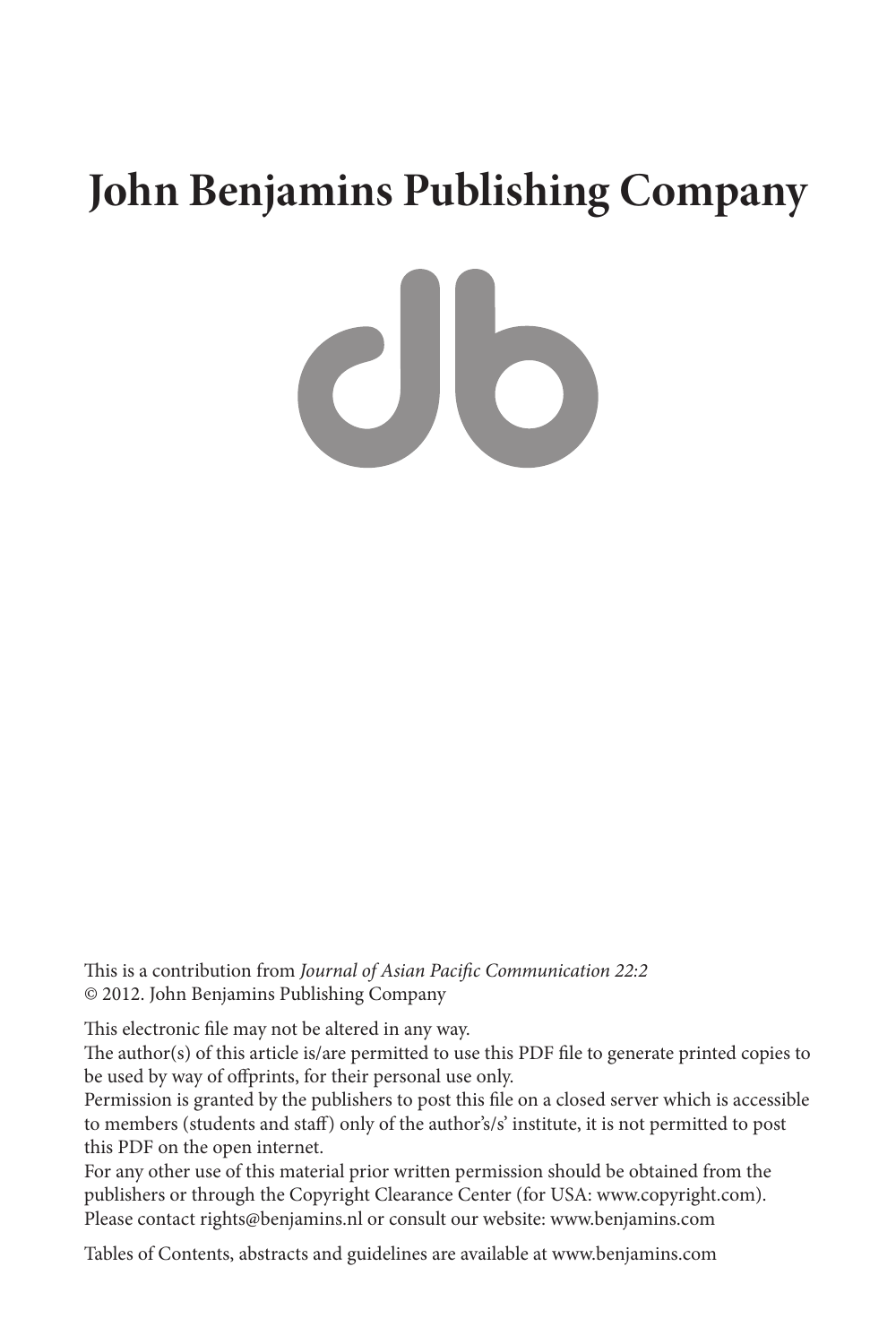# **Some thoughts on "noting" in Language Management Theory and beyond**

Jiří Nekvapil Charles University

This paper analyses how "noting" has been conceptualized in the Language Management Framework originating in the work of Neustupný and Jernudd. It deals with the influence of the cognitivist concept of "noticing" as used in the theories of Second Language Acquisition and instead proposes to assume the discursive approach of "noting" inspired by Discursive Psychology and Conversation Analysis. It pays attention to the formulations and concrete words which people use to express that they "noted" a phenomenon (be it linguistic, communicative or socio-cultural). Finally, it addresses micro-macro-linkage in the framework, namely, how "noting" of everyday speakers connects to management acts performed by experts in institutions.

**Keywords:** language management, noting, noticing, cognitivism, discursive approach

# **Introductory remarks**

Though this paper focuses on "noting", it should be taken against the background of the whole Language Management Theory (LMT). One should keep in mind three points in particular. The first one is that the driving force of LMT has been the identification and solving of language problems; that is, the linguistic, communicative and associated socio-cultural phenomena that are not only *noted* but also *evaluated negatively*. The second point is that language management takes place both in everyday face-to-face interactions and institutions of varying complexity (ranging from the family to the school, the language consulting centre or even a ministry of the state), so the theory comprises not only the so-called social "micro" in which "noting" is usually investigated, but also social "macro" or, put differently, "simple" and "organized management". The main aim of the theory is to explain and, optimally, predict the interplay of these two levels. Finally, "noting" applies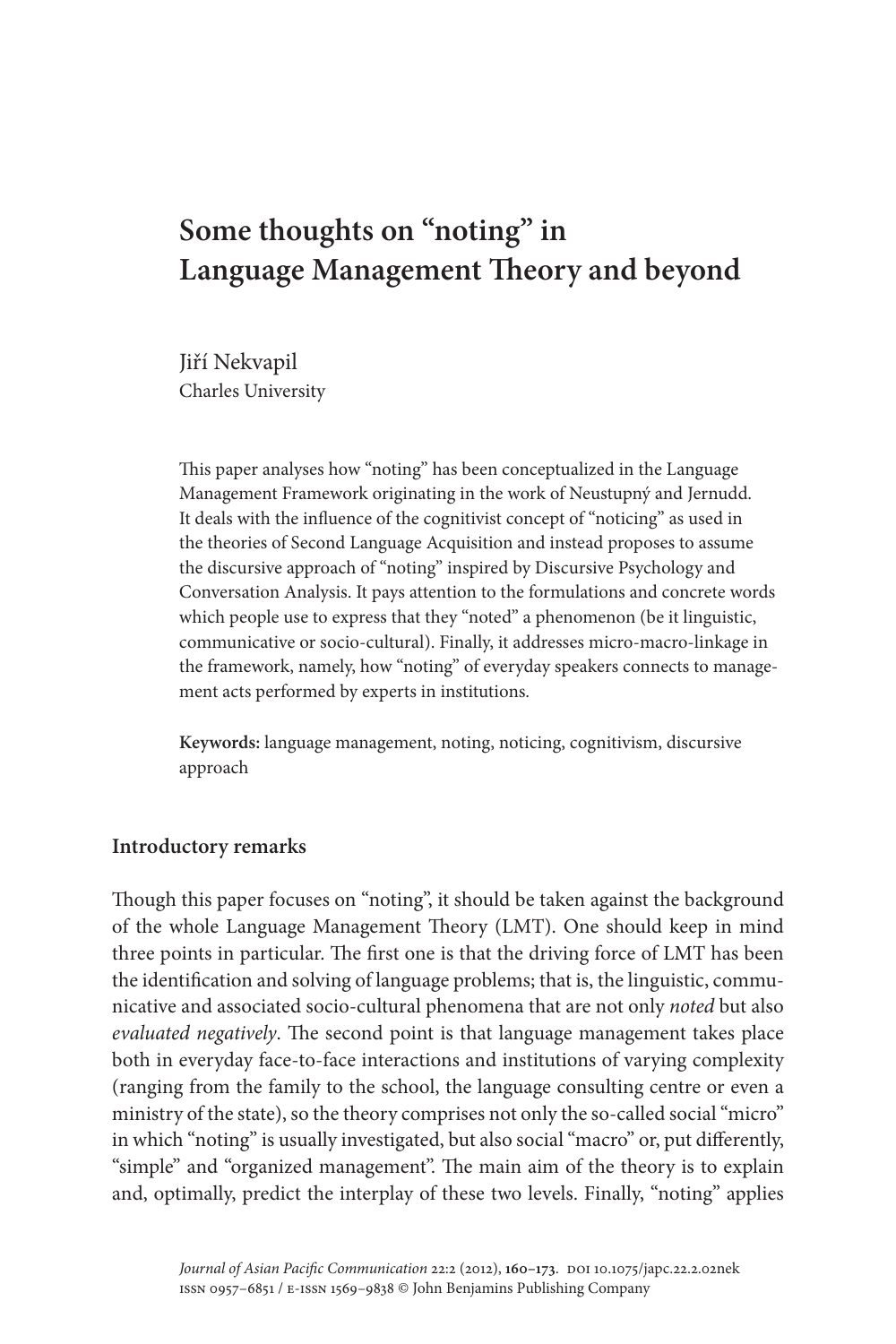not only to linguistic phenomena in the narrow sense — speakers or social actors also note communicative phenomena and even socio-cultural phenomena. As indicated above, the latter two dimensions of phenomena are also included in LMT and when studying the concept of noting, we should not ignore them.

# **Noting as defined in the theory**

Today, it is common knowledge among the specialists working within the framework of LMT that "noting" represents the first phase of the management process which can be triggered by various stimuli, such as a deviation from an expectation the speaker had of the normal course of interacting, or the "norm". It is also common knowledge that "noting" can be followed by further management processes, such as evaluation of the noted deviation or even by the adjustment design aimed at the removing of the negatively evaluated noted deviation and finally, by the implementation of such a design. This is a rough relational definition of "noting" within the theory, and the goal of my paper is to flesh out the concept with further details.

I will start with how the concept is presented in the works which today are considered pioneering. Among these, undoubtedly, two papers by J. V. Neustupný (1985a, 1985b) occupy a prominent place. Neustupný (1985a) is one of the first presentations of the theory labeled "correction model" at that time, and Neustupný (1985b) is in particular an analysis of the norms in contact situations. Symptomatically, in both papers "noting" is conceived of more or less as a primitive axiomatic concept or term which is self-evident and thus does not deserve a detailed explication.

Accordingly, in Neustupný (1985a: 49), the author uses this concept to introduce another concept, namely "violation", claiming simply that "noted deviations are violations", though at the same time he acknowledges that "noting (or not noting)" may be a complicated process and should deserve proper attention (p. 49). Moreover, in the same paper he uses commonsense reasoning as a means of identifying "noting", claiming that "the occurrence of correction will be taken as a sufficient proof that [the process of noting] had taken place" (p. 49).

Neustupný (1985b: 167) distinguishes between aware and unaware "noting" and is concerned with methodological consequences of these two types of "noting", emphasizing that unaware "noting" cannot be investigated through interviews and pointing out other methods of how to get evidence of it. Among them he refers to commonsense reasoning in the sense of "if something was corrected then it had to be noted" (see above) and in particular to the identification of nonverbal reactions which might indicate that "noting" took place. The follow-up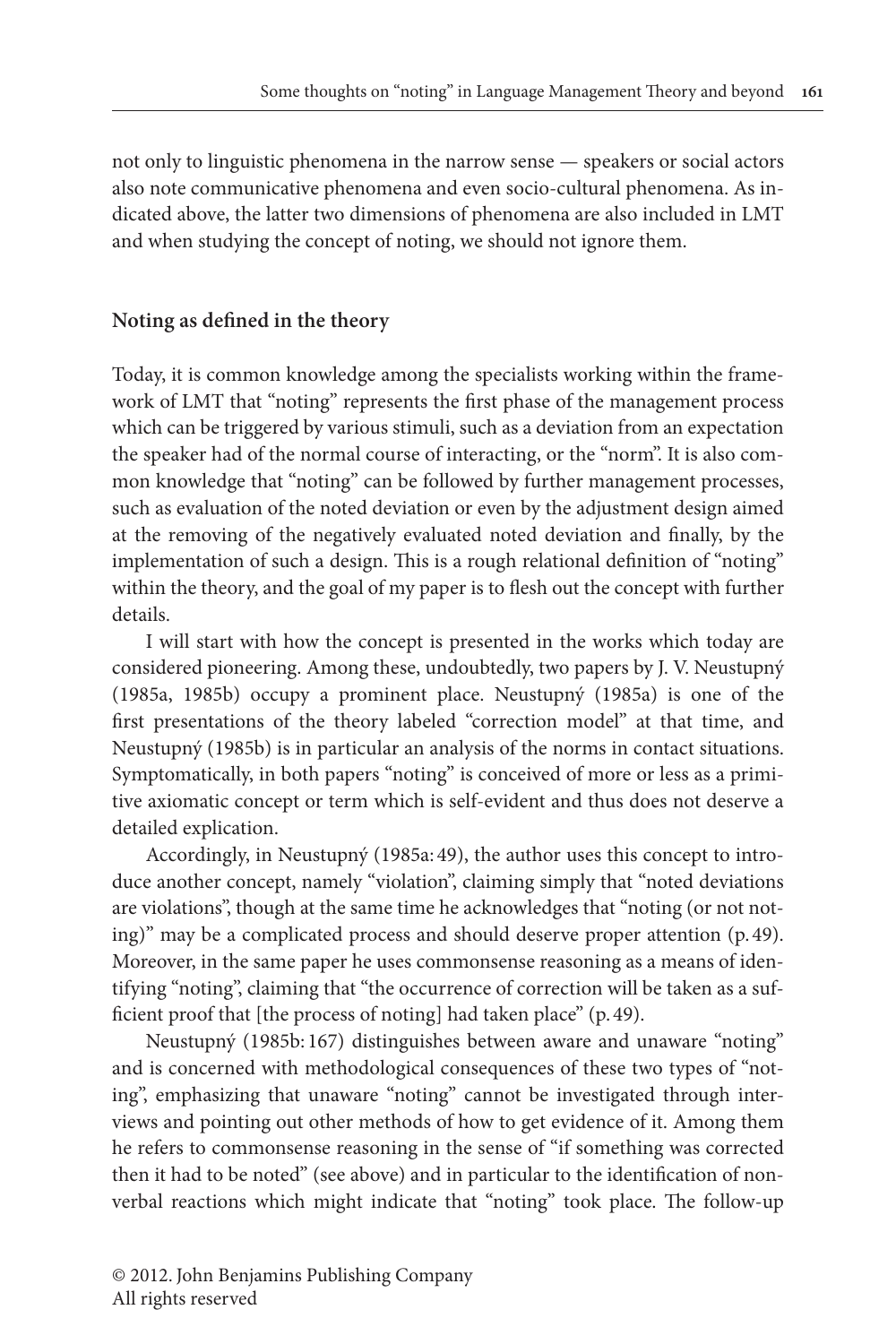interview is mentioned, though not employed, in connection with aware "noting". Finally, the author addresses in detail the circumstances under which "noting" can be expected to occur. It is worth mentioning that, in doing so, the author uses not only the label "noting" but also "noticing", varying both words synonymously.

Further development has brought few new findings. Even Jernudd and Neustupný (1987), which has been by default taken as the classic source due to the introduction of the term "language management", presents only further circumstances under which "noting" takes place and also does not entirely avoid the imprecise idiom, employing both "noting" and "noticing".

To summarize, in regard to "noting", as early as the 1980s, the basic concepts or terms, research questions to be posed and methods to be used were introduced. The main empirical question has become under which circumstances "noting" takes place or not and thus "management" commences. The main accompanying problem has become the question of which methods one can use to find out that "noting" has taken place. And, finally, from the very beginning, "noting" as an established term in the proposed theory has been more or less unwittingly connected to the cognitivist concept of "noticing".

#### **Cognitivist input**

As is well-known, LMT has been based on various theoretical grounds. The decisive impulse and the first influence was language planning theory of 1960s and 1970s; however, when the "micro" dimension of language planning started acquiring an important place in LMT, other theories became salient. Crucial has been the concept of "norm", originating from the language cultivation approach of the Prague School (see e.g. Garvin, 1964) and from the model of ethnography of speaking designed by Dell Hymes (see e.g. Hymes, 1974). Some procedures elaborated in Conversation Analysis, including the concept of correction or repair (Schegloff, Jefferson & Sacks, 1977), and theories and concepts of second language acquisition (SLA) have also been important. The latter influence is hardly surprising if one considers that the specialists in LMT were not only theoreticians and researchers, but at the same time teachers of foreign languages. With respect to the topic of this paper, it is important that theories of SLA have paid much attention to the position and to the very concept of noticing in SLA, which was not overlooked by the specialists in LMT — therefore, I will turn to "noticing" now.

Clearly, SLA specialists pursue different research goals than the LMT specialists and their point of departure is different. Research into SLA markedly situates itself in cognitive science (see Long & Doughty, 2004) which cannot be said about the sociolinguistically-based LMT. In SLA research, "noticing" has attracted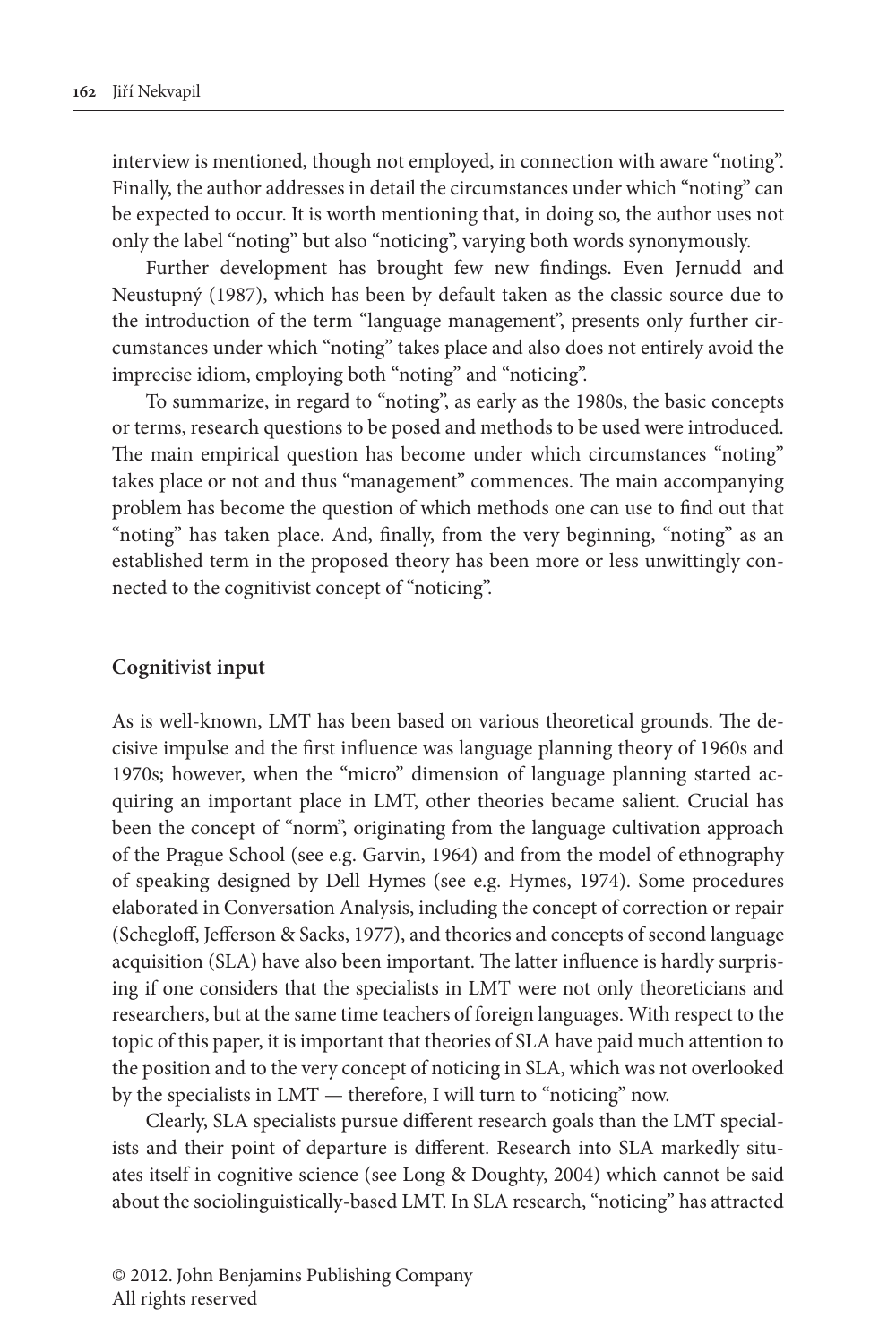much attention, as one presupposes the causal link between "noticing" of linguistic forms and their learning, assuming that "noticing" enhances language acquisition. The nature of this link has been investigated extensively by a variety of empirical methods, including experimental ones, and the research has brought many findings about both "noticing" and the ways of researching it. When studying the specialised literature (see e.g. Cross, 2002; Mackey, 2006; Swain & Suzuki, 2008), however, one soon finds that most of the findings are controversial. As a symptom of this state of affairs, one can offer the title of Jeromy Cross's paper *'Noticing' in SLA: Is it a valid concept?* The first point is that, though the authors agree that "noticing" a linguistic form in the input may be an absolutely necessary first step in language processing, they disagree on whether this step is conscious or unconscious. The second point, of a methodological character, is that

> there is a gap of indeterminate length between what is noticed and when it appears as output, which makes data collection, analysis and correlation problematic. (Cross, 2002)

Overall, this means that almost any piece of research can be made and actually is made problematic. What lesson, then, can the LMT specialist draw from this situation?

It goes without saying that it will be not easy to find a "right place" for the concept of unaware noting in the theory. Moreover, to make things even worse, there may be no grounds for the focus on "noting" in this regard and not to continue the issue of unawareness further. If one assumes a cognitivist approach and accepts the fact that someone noticed something unconsciously, then he or she should be concerned with the fact that what had been noticed unconsciously could too have been evaluated unconsciously. Also, she or he should address the fact that what had been noticed and evaluated unconsciously could have possibly led to the unconscious forming or evoking of an adjustment design, and one should be concerned with the fact that such a design could have possibly been implemented unconsciously. It may not be a coincidence that the concept of unaware noting has not played a significant role in the empirical research using LMT. To my knowledge, neither J. V. Neustupný himself nor his collaborators have proven its existence empirically and the representatives of cognitively-oriented SLA also view "noticing" rather as a matter of awareness than of unawareness, though their opinions on this vary. Overall, it is certainly possible to speculate on the "linguistic reality" of the language management model as above or, on the other hand, to propose respective hypotheses and test them, which after all applies to the conscious management processes as well. I think, however, that though it might be important for LMT specialists to follow carefully what is going on in cognitively-based SLA research, and draw their inspiration from there, they could also proceed differently.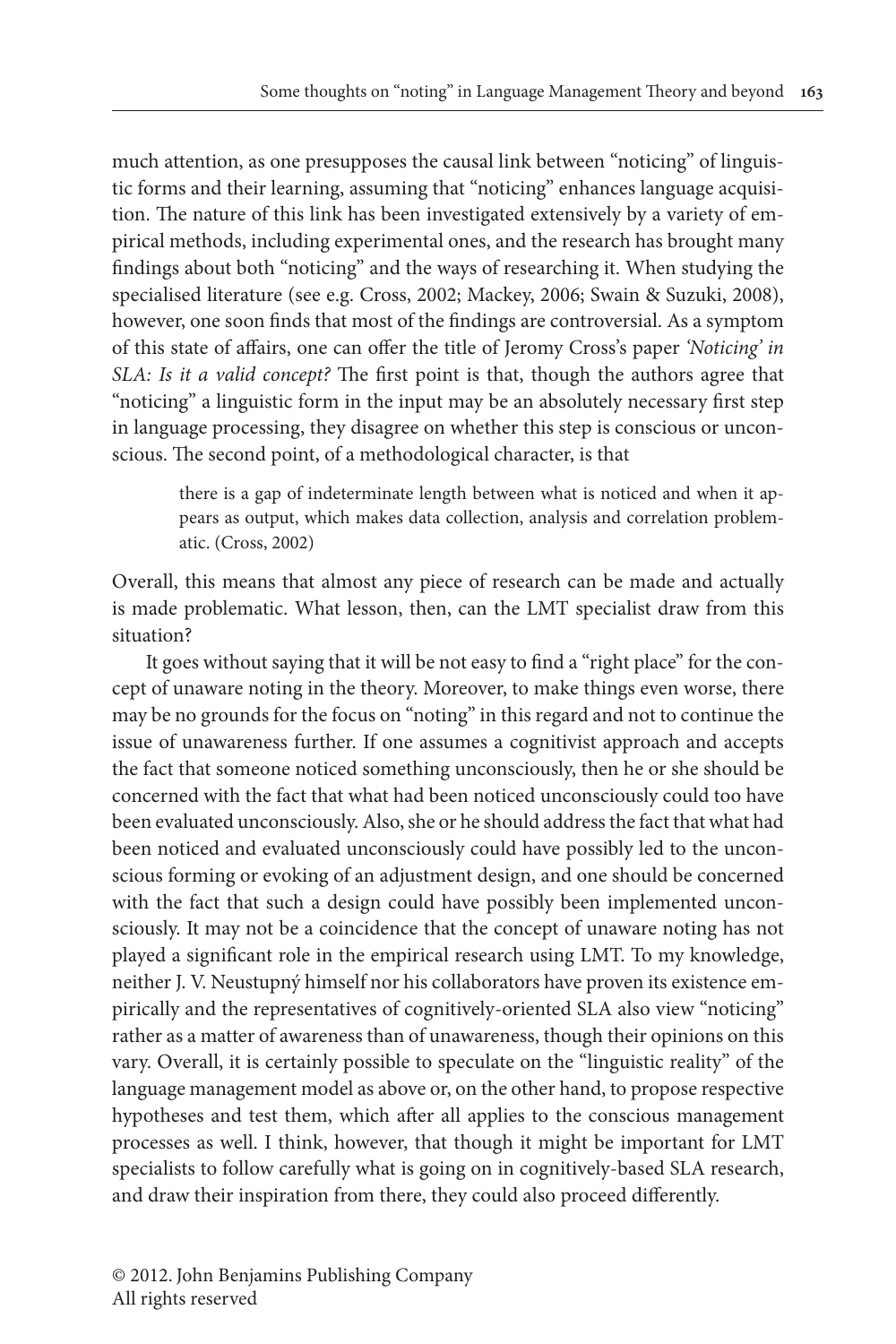An alternative is to more or less abandon the cognitivist approach and to assume the discursive one (on this general step see e.g. Edwards & Potter, 2001). This approach, known particularly under the label "discursive psychology", seeks to respecify cognition in terms of discursive categories. In practical terms, cognitive entities such as emotions, beliefs, attitudes or memory

> are approached empirically as participant's ways of talking. The focus is on the way cognitions are constructed in talk, and how their implications are oriented to. (Edwards & Potter, 2001: 14)

#### **Discursive approach**

In this paper I will argue that the individual phases of simple language management (particularly, "noting", but also "evaluation" and "adjustment design") can be viewed as categories to which speakers are oriented while reporting their experience with language, communication or socio-cultural phenomena. This does not mean that they use *just* those words (they are likely to use the word "evaluate", perhaps also "note", but certainly not "design an adjustment"). Importantly, these categories are employed not only by the interviewee but also the interviewer. Put briefly, in this approach the "linguistic reality" of the language management model is not derived from informants' or researchers' mental states but their ways of talking. Relying on follow-up interviews, in fact, most of the studies of "noting" carried out within LMT unwittingly assumed that approach. What I have in mind is that the researcher gains evidence about whether "noting" took place or not from formulations such as:

Example 1 I noticed it but didn't really think anything. (Fairbrother, 1999: ex. 15)

This means that the researcher interprets something as an instance of "noting" when it was as such or similarly or "not so similarly" (see below) labeled by the interviewee. And, equally importantly, when eliciting from the interviewee (I) whether "noting" took place or not, the researcher (R) herself relies on the same vocabulary of "noting" as exemplified below.

Example 2 R: Were you conscious of that when she corrected you? I: No, because I'm used to it …. (Fairbrother, 1999: ex. 42)

Example 2 brings me to the issue that has important consequences for the LMT research. If one accepts that the question above was aimed at finding out whether "noting" occurred or not, then one should examine the vocabulary of "noting"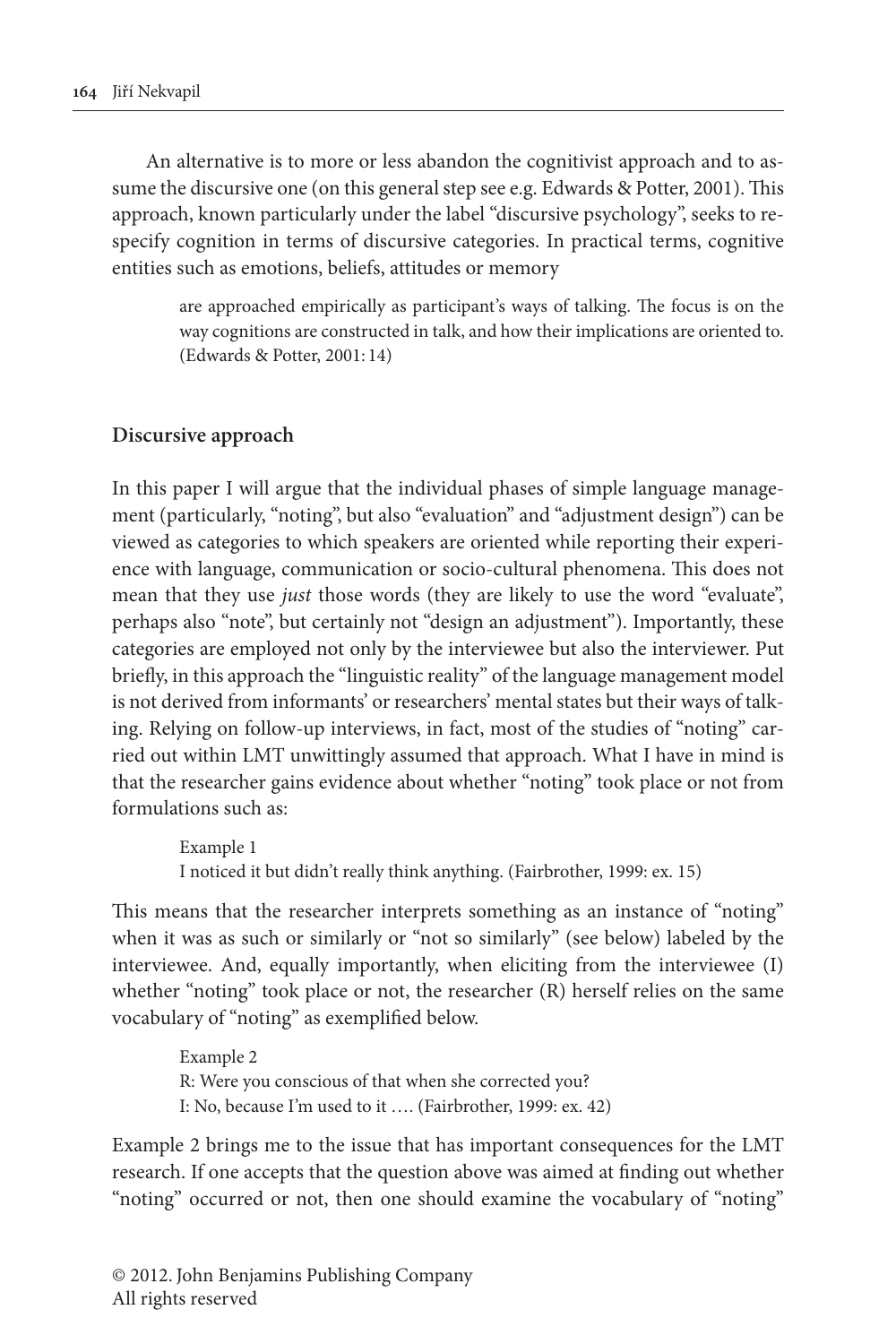carefully and pose the question of what expressions of everyday language can refer to "noting", because clearly not only the words "noting" or "noticing" do that job.

To start mapping this vocabulary, it may be useful to examine how the meaning of the basic words "notice" and "note" is given in dictionaries of everyday language. If one looks up these entries in Oxford Advanced Learner's Dictionary (1995), one finds the following: $<sup>1</sup>$ </sup>

```
Notice = 1. to become aware of sth/sb, 2. to pay attention to sb
Note = to pay attention to sth; to observe
```
If one searches for the meaning of the words through which "notice" and "note" were explicated in the same dictionary, one finds the following:

Aware of sb/sth = having **knowledge** of sb/sth; **realizing** sth Attention = the action of turning one's **mind** to sth/sb or **NOTICING** sth/sb Observe = to see and **NOTICE** sb/sth

As can be seen, in this second group of explications one finds one word from the first group ("noticing" or "notice") that one wished to be explicated. Again, if one searches for the meaning of the remaining "mental words" through which the meaning of the words of the second group was explicated in the same dictionary, one finds the following:

Knowledge = the **AWARENESS** of a fact or situation Realize = to become **AWARE** of or accept sth as a fact Mind = the ability to be **AWARE** of things and to think and feel

In the same dictionary, the word "awareness" or "aware", which was already used for the explication of the basic word "notice", features prominently in the explication of the meaning of this third group of words. Thus, it seems that we quickly find a relatively closed group of words of everyday language which may be expected to be used when speakers refer to "noting" in the sense of LMT.

Even this semantic fragment of everyday language, however, does not cover all possibilities of how people can refer to "noting" as obvious, for instance, from Example 2. Moreover, there may be further possibilities regarding how to refer to "noting" in language biography narratives as exemplified below.

#### Example 3

Before we entered university we didn't know we had a problem with our English. I could pass the IELTS requirements so thought that my English was good enough to get into university, but then I found that my English wasn't good enough for academic study. (Marriott, 2008)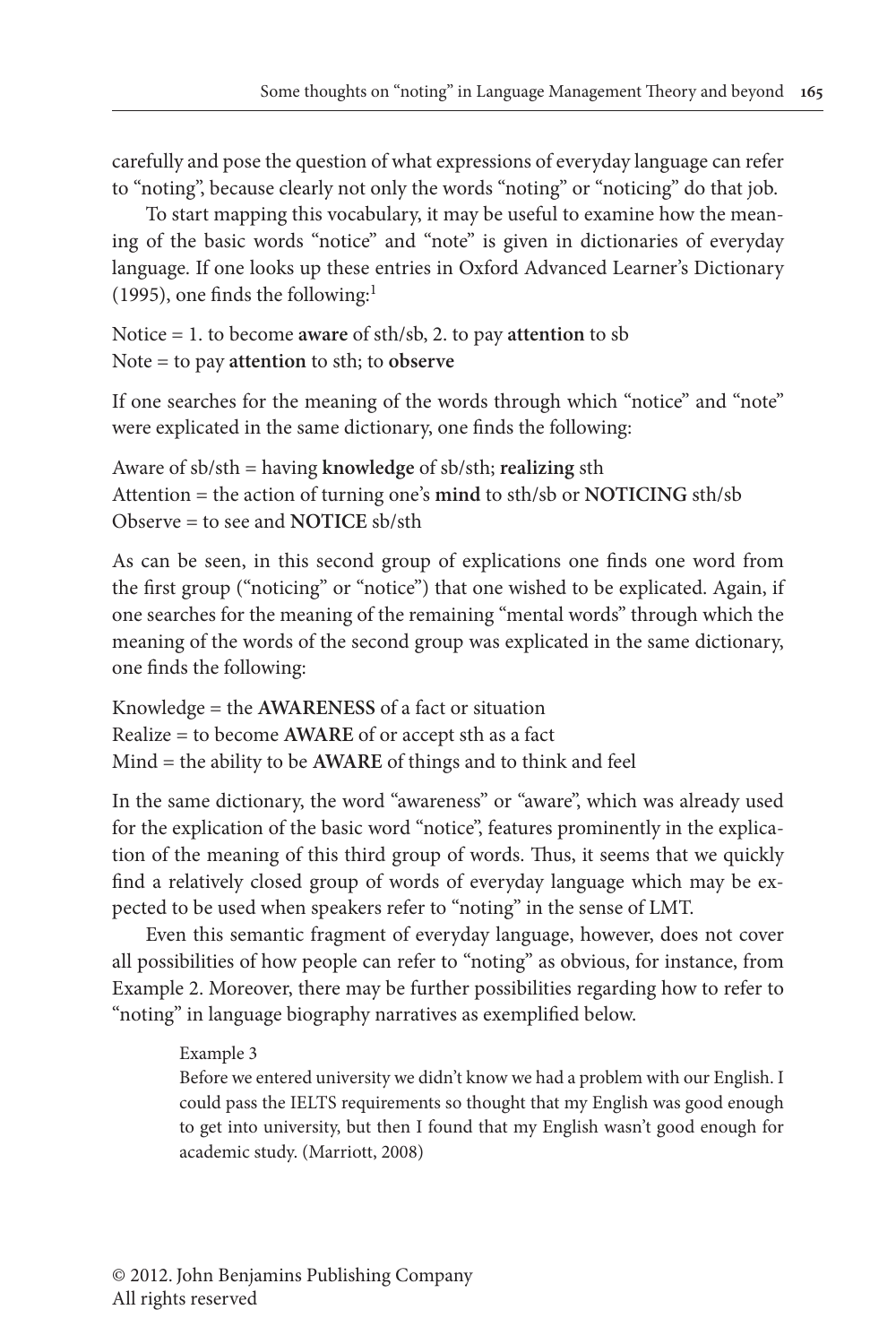This example presents a quote from an in-depth interview with a Japanese Masters coursework student describing her experience of studying at an Australian university. Undoubtedly, the student is referring here, amongst other things, to the phase of noting, because common sense has it that someone's having found something implies having noted it.

Although such semantic exercises might contribute to the transparency of the LMT methodology, one should analyse, particularly, how "noting" is formulated *in situ*. In addition to the follow-up interview situation, it means the researcher needs to be concerned with everyday conversations or interactions, including their ethnographic background. Needless to say, it is not easy to get such data. In the following example I will analyze one brief everyday exchange which demonstrates *socio-cultural* management whose analysis was advocated by Neustupný  $(2003)$  and by me at the beginning of this paper.<sup>2</sup>

Example 4

((Czech wife and husband watching an American thriller on TV, they are silent; in the film, an office and a man sitting in front of the computer appear)) 1. X (she): má Apple. [he's got an Apple computer.] 2. Y (he): jó:, (.) jsem si ani nevšim. [ye:ah, (.) I didn't notice at all.]

((both continue keeping silence and watching the film)) $3$ 

First, let us analyze in detail what was going on in this interaction. X noticed a particular sort of the computer and communicated it to Y. How can we know that noticing or noting is involved in turn 1? In turn 2 we can see that Y indeed took wife's utterance as communication about her noticing (he says "I didn't notice at all" implying "you noticed"). Further, in saying "I didn't notice at all", Y communicates an absence of noticing or noting on his part before receiving wife's utterance. Moreover, he displays that he noticed the phenomenon only on the basis of his wife's utterance (he says "ye:ah,"). Thus the first point is that the researcher need not speculate whether "noting" took place or not in this exchange as the speakers themselves display this in their turns, and my position is that careful examination of a number of similar examples could bring much interesting and important information about "noting" for LMT research.

In line with a typical research question of LMT researchers, the second point is: what prompted the wife's noticing or noting? Considering the ethnographic background of this interaction, one can assume that two factors were involved here. The first one is that, in the Czech Republic, Apple computers are not as common as elsewhere, and therefore they represent a deviation from what can be expected there; put in LMT speak, a deviation from a socio-cultural norm or expectation. The second one is that in that family, an Apple computer was used some years ago and this makes the family members sensitive to this sort of computers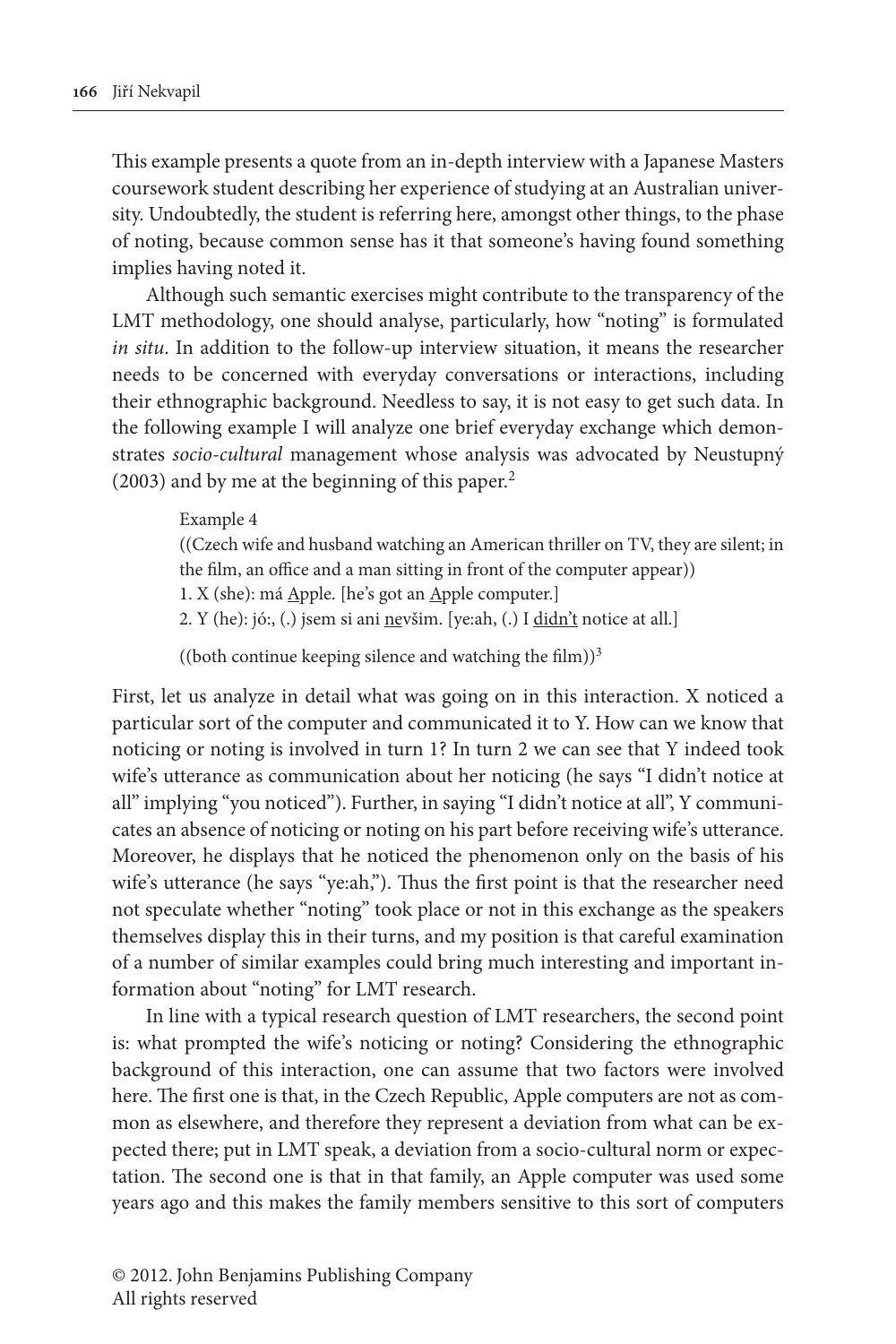and prompts their "noting" whenever they come across these computers. This may lead to an important finding — people's "noting" seems to be prompted not only by a deviation from the norm, as claimed in LMT, but also by the particulars of their biographies; in other words, by unique events that have happened during the course of their life, which makes them sensitive to specific phenomena that other individuals (with other biographies) would not "note". Needless to say, such a conclusion deserves further research, which would employ a variety of methods ranging from systematic self-observation (To & Jernudd, 2001) to language biographic research (Nekvapil, 2004).

# **Micro-macro-linkage**

So far this paper has been concerned with "noting" taking place in particular conversations or interactions; in other words, simple management. As I suggested at the very start of this paper, however, one of the merits of LMT is its continuous interest in the interplay of simple and organized management, and this research perspective in particular distinguishes LMT from various theories of language planning (as obvious from, e.g., Nekvapil, 2011). To simplify a great deal, much, or at least some, organized management is due to the fact that, in their interactions, everyday speakers come across linguistic, communicative or socio-cultural problems, that is, the phenomena which they noted and evaluated negatively, and as they are not able to solve these problems themselves they turn to linguistic or other professionals gathered in social institutions (in more detail see e.g. Nekvapil & Sherman, 2009).

Organized management can be defined by the following features:

- a. Management acts are trans-interactional
- b. A social network or even an institution (organization) holding the corresponding power is involved
- c. Communication about management takes place
- d. Theorising and ideologies are at play to a greater degree and more explicitly
- e. In addition to language as discourse, the object of management is language as system.

Now, how can one conceive of the relationship of simple and organized management? Ideally, their relationship can assume the form of a "language management cycle" (Nekvapil, 2009). If the events in individual interactions are considered to be social "micro" and all other social structures (education, research, political and economic institutions and systems) to be social "macro", the language management cycle can be depicted in a simple manner, as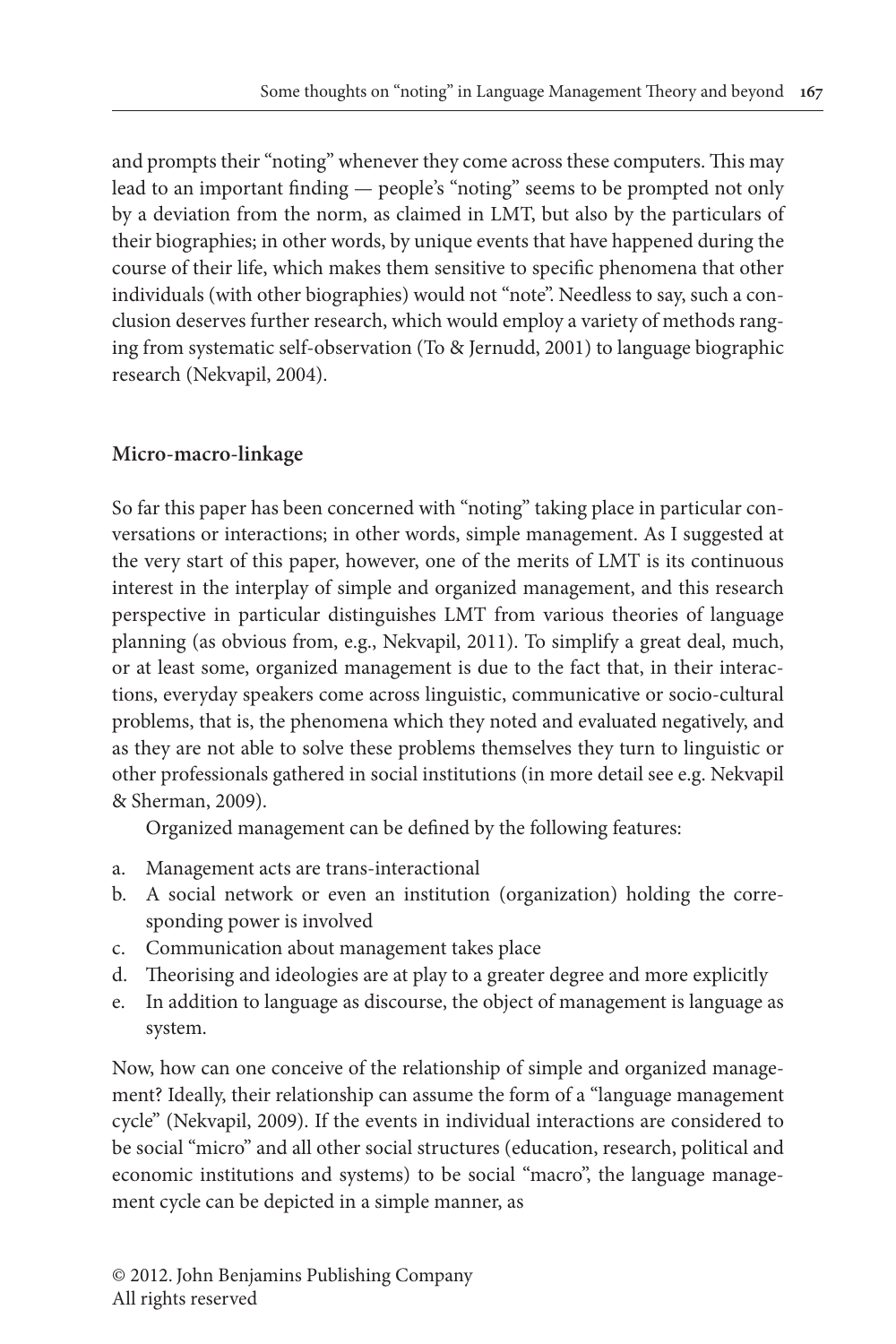# **Micro → Macro → Micro**

This scheme captures the following typified situation: problems experienced by ordinary language users, "laymen", are noted by linguistic or other "professionals"; the problems are solvable and the designed adjustments are accepted by laymen. Neustupný (1994: 50) might have this in mind when he wrote:

I shall claim that any act of language planning should start with the consideration of language problems as they appear in discourse, and the planning process should not be considered complete until the removal of the problems is implemented in discourse.

The situation above, however, is the ideal case. Logically, and in reality as well, there exist other cases which I have labeled "partial language management cycle" and "fragment of language management cycle". Using conventions introduced above, it is possible to encounter the following cases:

Partial Language Management Cycle: Type 1

**Micro → Macro** (problems experienced by ordinary language users are noted by linguistic or other professionals, but the problems are not solvable or the designed adjustments are not accepted by laymen)

Partial Language Management Cycle: Type 2

**Macro → Micro** (in institutions, professionals design adjustments without considering actual language problems of laymen; nevertheless the designs are implemented)

Fragment of Language Management Cycle: Type I

**Micro only** (problems experienced by ordinary language users are solved only in ongoing interactions or as simple pre- or post-interaction management) $4$ 

Fragment of Language Management Cycle: Type 2

**Macro only** (in institutions, there is only weak noting of problems experienced by ordinary language users, professionals design adjustments without considering their implementations, linguistic experts pursue science for the sake of science)

As can be seen, "noting" represents an important phase also on the level of organized management and one might even presuppose a parallel structuring of simple and organized management in terms of the individual phases of the management process; that is, noting, evaluation, adjustment design and implementation (Nekvapil, 2006). Again, however, one will need a good deal of empirical research to be able to flesh out the schemes above with real social processes.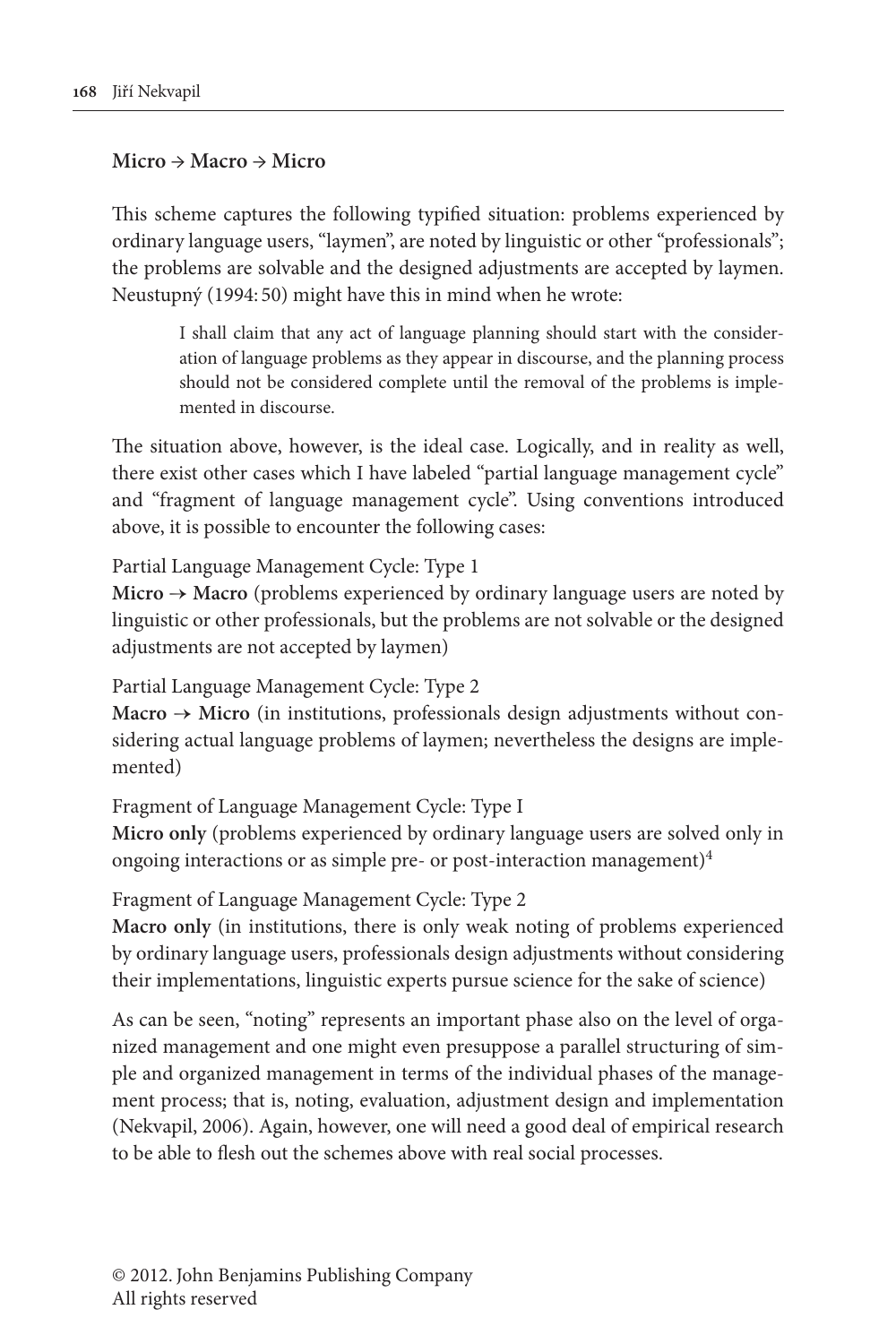To start with, we can inspect the following data recorded in a language consulting center in Prague. Even though I cannot deal in detail with how this language consulting center functions, it is important to mention at least that it is embedded into a central academic research institution which publishes dictionaries, grammars, and stylistic or orthographic manuals, and some of the members of this center themselves are involved in research or publishing.

Example 5

1. Tazatelka: Dobrý den, já mám dva hrozně rychlé dotazy.

2. Poradna: Doufám, že odpovědi budou stejně rychlé.

3. Tazatelka: ((smích)) … zpracováváme rozhovor s naší (vedoucí odboru) a tam to uvádějí

4. s velkým, někde v uvozovkách — den daňové svobody — měl by se psát s velkým písmenem?

5. Poradna: Určitě ne, je to jen takový imaginární den, není to žádný oficiální název třeba

6. významného státem uznávaného svátku.

7. Tazatelka: Že jo? Já bych to taky tak nikdy nenapsala, to není nijak významný.

8. Poradna: Ano, velké si dovedu představit leda v nějakém recesistickém textu.

9. Tazatelka: Jen taková perlička — navrhovali to na státní svátek, ale návrh byl poslanci

10. odmítnut ((smích))

((druhý dotaz nezaznamenám, neboť šlo o banální interpunkční problém))

((conversation between an inquirer (I) calling from a ministry to the Language Consulting Center, and the consultant (C); translated from Czech))

1. I: Good morning, I've got two terribly quick queries.

2. C: I hope that my answers will be equally quick.

3. I: ((laughter)) … we're transcribing an interview with our (head of the department) and

4. there they have with a capital letter, in some places in quotation marks, ((the expression))

5. tax freedom day, should we write it with a capital letter?

6. C: Definitely not, it is only a sort of imaginary day, it's not an official name, for example

7. of a significant day acknowledged by the state.

8. I: It isn't, is it? I'd never write it like that either, it's not significant at all.

9. C: Yes, I could imagine it with a capital letter maybe only in a humorous text.

10. I: Just one funny thing — they proposed it as a state holiday, but the proposal has

11. been refused by the parliament members ((laughter))

((the second query has not been recorded in detail as it concerned a trivial punctuation problem $)$ <sup>5</sup>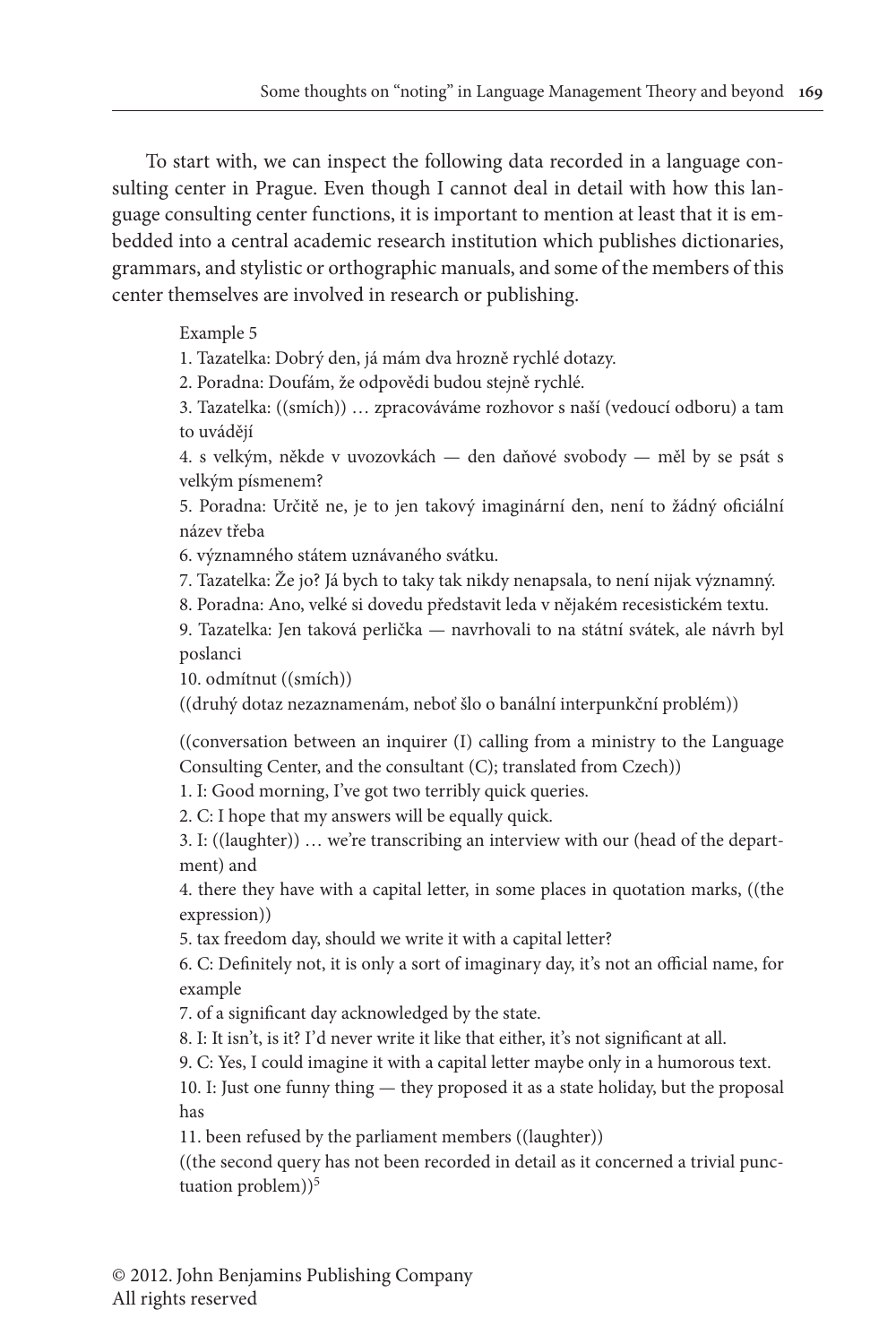The first thing to be considered here is that the consultant distinguishes between "interesting" and "trivial" queries. The former are worthy of recording in detail, the latter only in regard to their frequency. Obviously, "interesting" queries can serve as indicators of new types of problems even though the high frequency of trivial queries can indicate what is in need of solving as well. Overall, the exchange under review demonstrates how, in a particular interaction, a layman came across a linguistic problem that she had not been able to solve herself and therefore she turned to an expert at the institution. Essentially, the problem (or a similar one, as the case may be) attracted his attention, and despite his immediate reaction one might imagine that further management processes followed — discussing the query with colleagues, evaluating whether the noted problem was worth inspecting further, and, if so, possibly planning a measure (e.g. in the form of extending a rule or adding an example to it), and possibly even implementing it (e.g. in the form of including the case in a manual). Continuing this consideration further, granted that everyday speakers learned how to treat the new case, be it through the direct impact of the manual or through schooling, the language management cycle would be completed. Needless to say, only thorough ethnographic work at the language consulting center and beyond could confirm this consideration and bring reliable findings.

Clearly, however valuable their experience with language, organized language management cannot be based only on spontaneous communications of everyday speakers with experts (see also Sherman, 2007 on the Gramma Language Office, and Lanstyák & Szabómihályová, 2009). That is why empirical research of how everyday speakers interact in various settings is organized by the academic institutions. Metaphorically speaking, such empirical research also contributes to "noting" on the level of organized management and may be the starting point of further management processes there.

#### **Concluding remarks**

To conclude, in this paper I argued that though the researchers subscribing to LMT often look for their inspiration and support in cognitively based research into second language acquisition, they continue to rely on discursive categories of everyday language. As the cognitivist approach does not seem to always represent a reliable basis for the research, my recommendation is to assume the discursive approach as a complement or even as an alternative. For the theory it implies that "linguistic reality" of the language management model is not derived from informants' or researchers' mental states, but their ways of talking. Methodologically, it means that the researcher should rely on naturally occurring interactions as much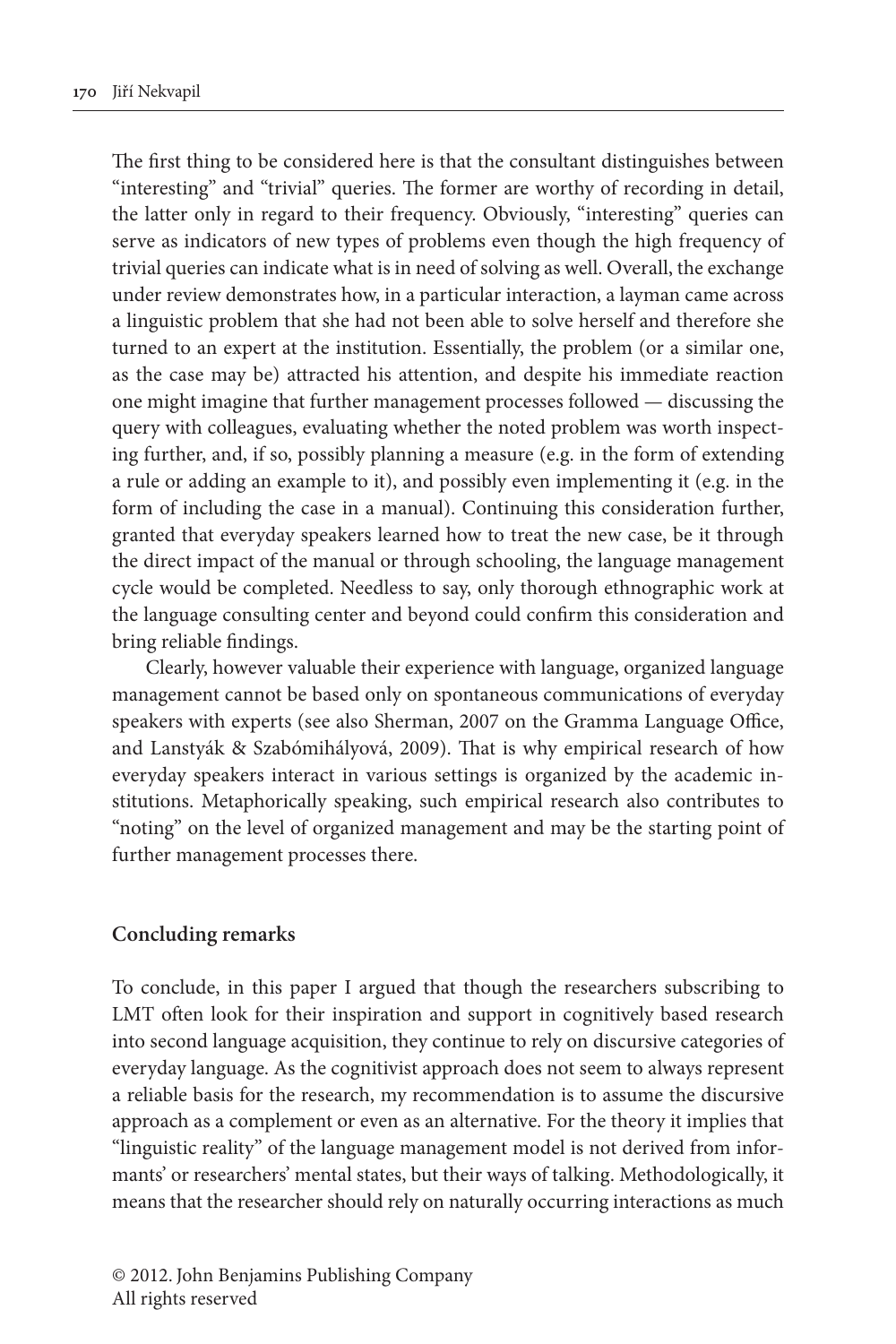as possible, with the special focus on how participants formulate "mental categories" central to the language management model in their interactions.

I also argued that however important the concept, "noting" should not be researched in isolation. It is imperative to cover not only the subsequent phases of simple management but also organized management and, overall, to demonstrate relationships between simple and organized management.

#### **Notes**

**1.** Emphasis (bold and block letters) in the following entry explications is mine.

**2.** To avoid possible misunderstandings, the reader should keep in mind that the following example does not demonstrate the *interplay* between the socio-cultural, communicative and linguistic management as linguists including Neustupný (2003) would like to have it. It demonstrates *only* socio-cultural management. In this connection, however, it is worth mentioning that Neustupný (2002: 439) suggests that social sciences or humanities can profit from the study of socio-cultural management alone.

**3.** In this excerpt I use the following conventions:

| $\ddot{\phantom{a}}$     | falling intonation                    |
|--------------------------|---------------------------------------|
| $\overline{\phantom{a}}$ | continuing intonation                 |
| $\ddot{\phantom{a}}$     | lengthening of the preceding syllable |
| $\left( .\right)$        | short pause                           |
| (laughs))                | comment by the transcriber            |
| never                    | strong emphasis on a syllable or word |

**4.** "Pre-interaction management" has been defined as the management process done in anticipation of potential problems in a future interaction while "post-interaction management" as the process which takes place after the given interaction (see Nekvapil & Sherman 2009).

**5.** This piece of data was recorded by the consultant himself in the form of field notes.

# **References**

- Cross, J. (2002). 'Noticing' in SLA: Is it a valid concept? *TESL-EJ. Teaching English as a Second or Foreign Language*. *The Electronic Journal for English as a Second Language*, *6*(3). Available at <http://www.tesl-ej.org/wordpress/issues/volume6/ej23/ej23a2/>
- Edwards, D., & Potter, J. (2001). Discursive psychology. In A. McHoul & M. Rapley (Eds.), *How to analyse talk in institutional settings: A casebook of methods* (pp. 12–24). London & New York: Continuum.
- Fairbrother, L.C. (1999). *The management of cultural deviations in contact situations*. Unpublished M.A. dissertation, Chiba University, Japan.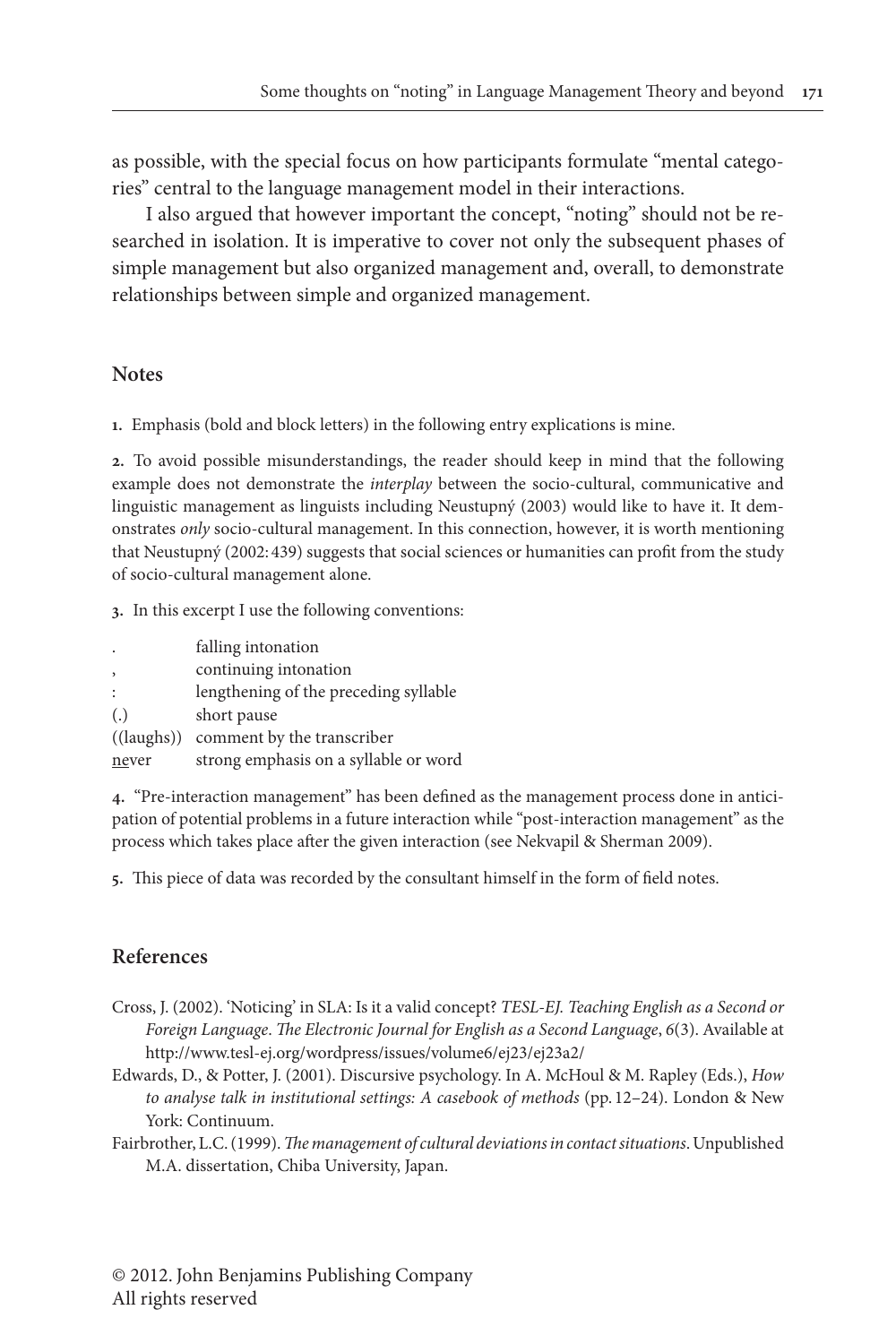- Garvin, P.L. (1964). *A Prague school reader on esthetics, literary structure and style*. Washington: Georgetown University Press.
- Hymes, D. (1974). *Foundations in sociolinguistics*. Philadelphia: University of Pennsylvania Press.
- Jernudd, B.H., & Neustupný, J.V. (1987). Language planning: For whom? In L. Laforge (Ed.), *Proceedings of the International Colloquium on Language Planning May 25–29, 1986 / Ottawa* (pp. 69–84). Québec: Les Presses de L´Université Laval.
- Lanstyák, I., & Szabómihályová, G. (2009). Hungarian in Slovakia: Language management in a bilingual minority community. In J. Nekvapil & T. Sherman (Eds.), *Language management in contact situations: Perspectives from three continents* (pp. 49–73). Frankfurt am Main: Peter Lang.
- Long, M.H., & Doughty, C.J. (2004). SLA and cognitive science. In C.J. Doughty & M.H. Long (Eds.), *The handbook of second language acquisition* (pp. 866–870). Malden, Oxford & Carlton: Blackwell.
- Mackey, A. (2006). Feedback, noticing and instructed second language learning. *Applied Linguistics*, *27*, 405–430.
- Marriott, H. (2008). The management of academic discourse acquisition. Paper presented at Sociolinguistics Symposium 17. Amsterdam, April 3–5.
- Nekvapil, J. (2004). Language biographies and management summaries. In H. Muraoka (Ed.), *Language management in contact situations* Vol. III (= Report on the Research Projects No. 104) (pp. 9–33). Chiba, Japan: Chiba University, Gradual School of Social Sciences and Humanities.
- Nekvapil, J. (2006). From language planning to language management. *Sociolinguistica*, *20*, 92–104.
- Nekvapil, J. (2009). The integrative potential of Language Management Theory. In J. Nekvapil & T. Sherman (Eds.), *Language management in contact situations. Perspectives from three continents* (pp. 1–11). Frankfurt am Main: Peter Lang.
- Nekvapil, J. (2011). The history and theory of language planning. In E. Hinkel (Ed.), *Handbook of research in second language teaching and learning*. Volume II (pp. 871–887). New York and London: Routledge.
- Nekvapil, J., & Sherman, T. (2009). Pre-interaction management in multinational companies in Central Europe. *Current Issues in Language Planning*, *10*, 181–198.
- Neustupný, J.V. (1985a). Problems in Australian-Japanese contact situations. In J.B. Pride (Ed.) *Cross-cultural encounters: Communication and mis-communication* (pp. 44–64). Melbourne: River Seine Publications.
- Neustupný J.V. (1985b). Language norms in Australian-Japanese contact situations. In M. Clyne (Ed.), *Australia, meeting place of languages* ( Pacific Linguistics, Series C, No. 92) (pp. 161– 170). Canberra: The Australian National University.
- Neustupný, J.V. (1994). Problems of English contact discourse and language planning. In T. Kandiah & J. Kwan-Terry (Eds.), *English and language planning* (pp. 50–69). Singapore: Academic Press.
- Neustupný, J.V. (2002). Sociolingvistika a jazykový management [Sociolinguistics and language management]. *Sociologický časopis/Czech Sociological Review*, *38*, 429–442.
- Neustupný, J.V. (2003). Japanese students in Prague. *International Journal of the Sociology of Language, 162*, 125–143.
- Oxford Advanced Learner's Dictionary (1995). 5th Edition. Oxford: Oxford University Press.